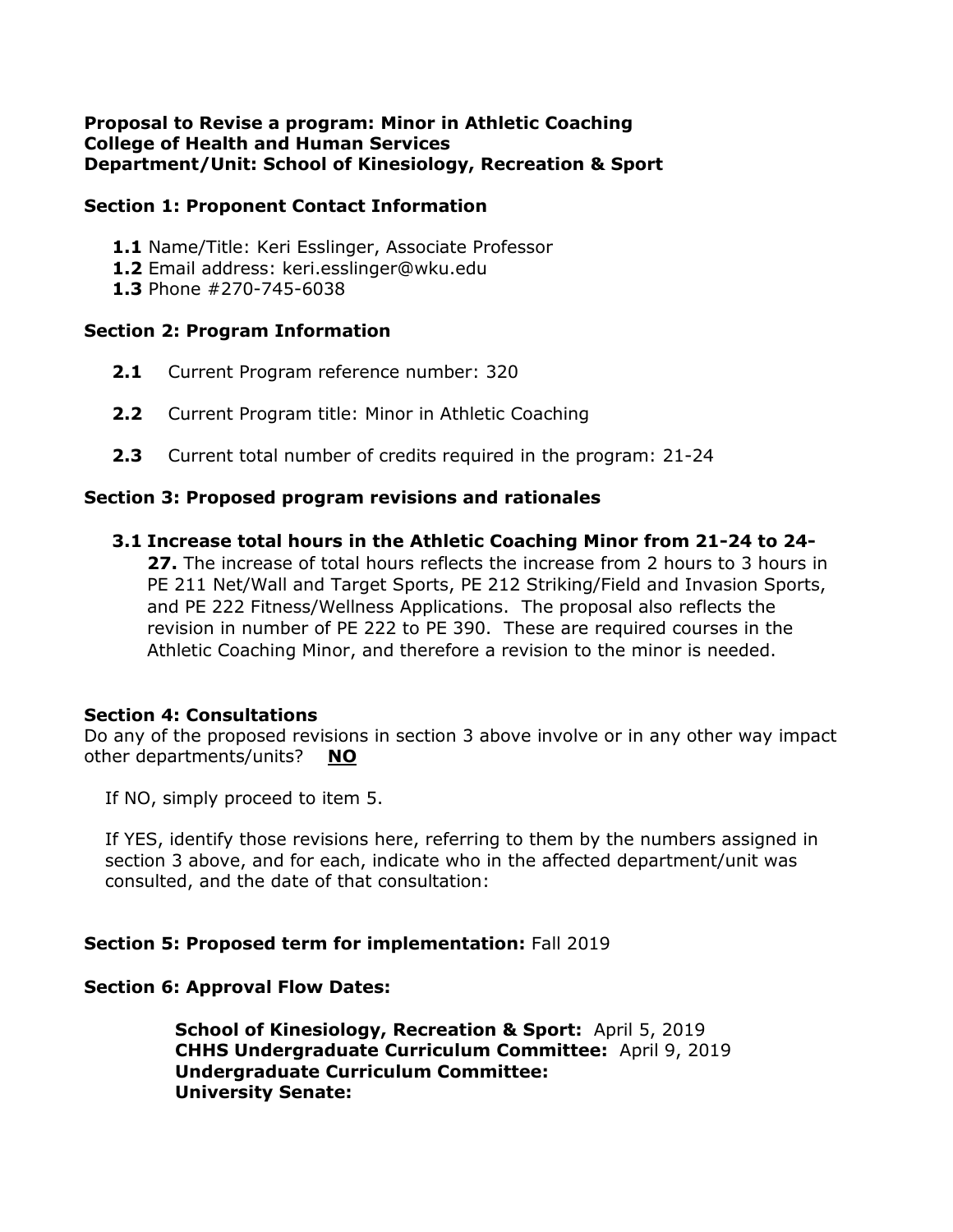# **Section 7: Required Appendices: Current & proposed program descriptions:**

# **7.1 Current Program Description:**

The minor in Athletic Coaching is designed to develop positive teaching/coaching skills in athletics and to meet the need for qualified coaches in public/private schools, business settings or community agencies.

The minor requires **21-24** semester hours. Students must complete the following courses: PE 211, PE 212, PE **222**, PE 310, PE 311, PE 312, PE 497, and SPM 200. In addition to these core courses, students shall have the option to select three hours from the following coaching courses: PE 340, PE 341, PE 342, or PE 343. Students must maintain a "C" or better in each course in the minor.

| PE 211 Net/Wall and Target Sports                             | 2 |
|---------------------------------------------------------------|---|
| PE 212 Striking/Fielding and Invasion Sports                  | 2 |
| PE 222-Fitness/Wellness Applications                          | 2 |
| PE 310 Kinesiology                                            | 3 |
| PE 311 Exercise Physiology                                    | 3 |
| PE 312 Basic Athletic Training                                | 3 |
| PE 497 Principles of Coaching                                 | 3 |
| SPM 200 Introduction to Sport Management                      | 3 |
| Option to select 3 hours from the following coaching courses: | 3 |
| PE 340 Football Coaching                                      |   |
| PE 341 Basketball Coaching                                    |   |
| PE 342 Track and Field Coaching                               |   |
| PE 343 Baseball Coaching                                      |   |
| Total Hours in Coaching Minor                                 |   |